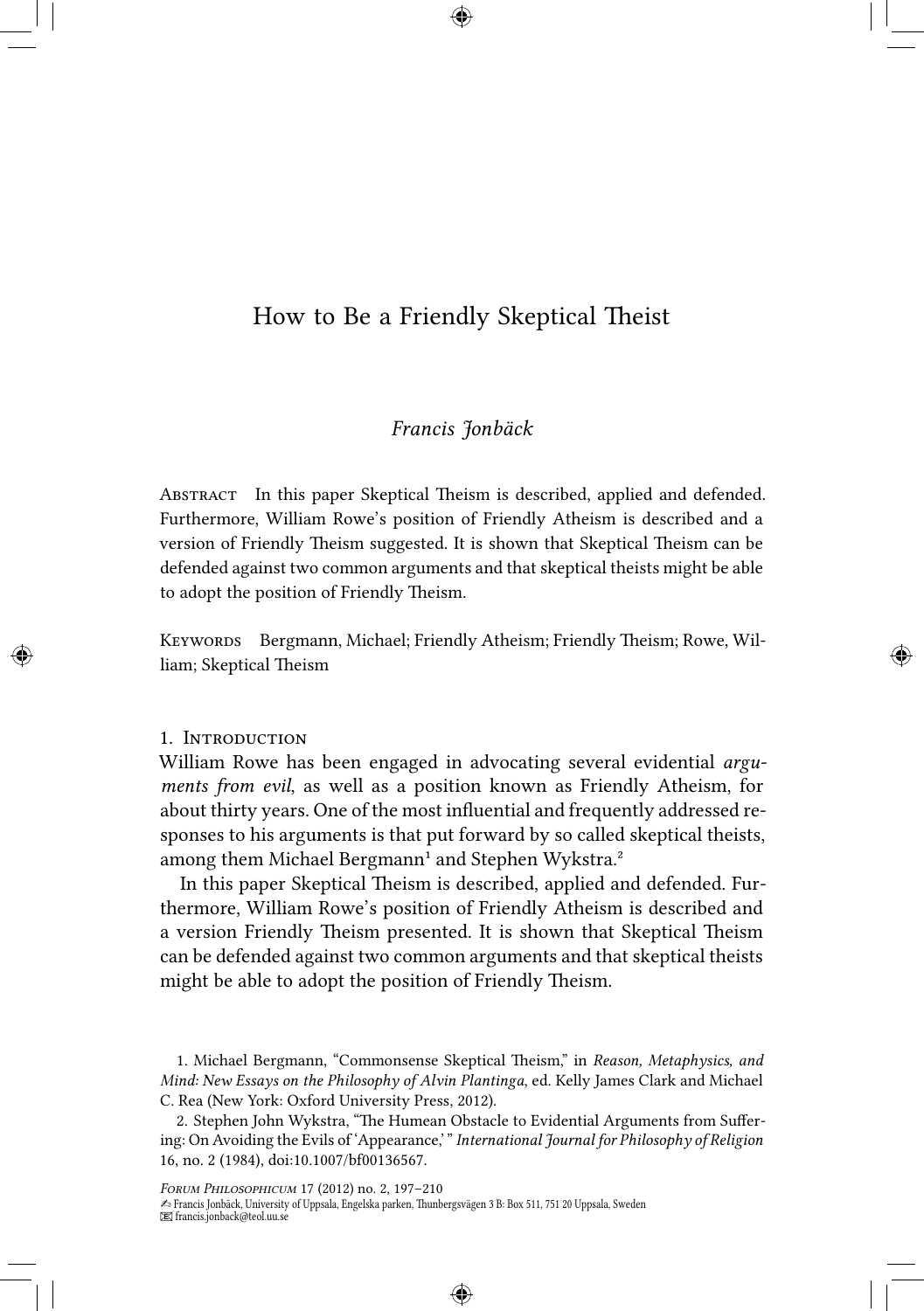Following Rowe,<sup>3</sup> Theism is defined in a narrow or restricted sense as including only the belief that there is an omnipotent, omniscient and perfectly good God who created the world. Restricted Atheism includes only the opposite belief: namely, the denial of Restricted Theism. The terms "suffering" and "evil" are used interchangeably to denote mental and physical human and animal suffering and the adjective "horrendous" is used in connection with suffering, to indicate that the suffering *seems* to be utterly pointless.

### 2. SKEPTICAL THEISM DESCRIBED

Skeptical theists contend that we are cognitively limited beings and cannot access God's mind to see his reasons for permitting states of affairs such as, for example, (a) suffering, (b) non-belief and (c) religious diversity. These are all states of affairs that might seem to fit poorly with the existence of a theistic God. More specifically, skeptical theists argue not by formulating an explanation that would justify God in permitting  $(a)$ ,  $(b)$  and  $(c)$ , but rather by more modestly claiming that we cannot know that there are no explanations.

According to Michael Bergmann's formulation, Skeptical Theism is based on the following four skeptical theses (ST):

- ST1: We have no good reason for thinking that the possible goods we know of are representative of the possible goods there are.
- ST2: We have no good reason for thinking that the possible evils we know of are representative of the possible evils there are.
- ST3: We have no good reason for thinking that the entailment relations we know of between possible goods and possible evils are representative of the entailment relations there are between possible goods and possible evils.
- ST4: We have no good reason for thinking that the total moral value or disvalue we perceive in certain complex states of affairs accurately reflects the total moral value or disvalue they really have.<sup>4</sup>

To my mind, it is common sense to regard these skeptical theses as true and I find it difficult to imagine someone claiming the complete opposite—

<sup>3.</sup> William L. Rowe, "The Problem of Evil and Some Varieties of Atheism," American *Philosophical Quarterly* 16, no. 4 (1979): 335, doi:10.2307/20009775.

<sup>4.</sup> Bergmann, "Commonsense Skeptical Theism," 11-12.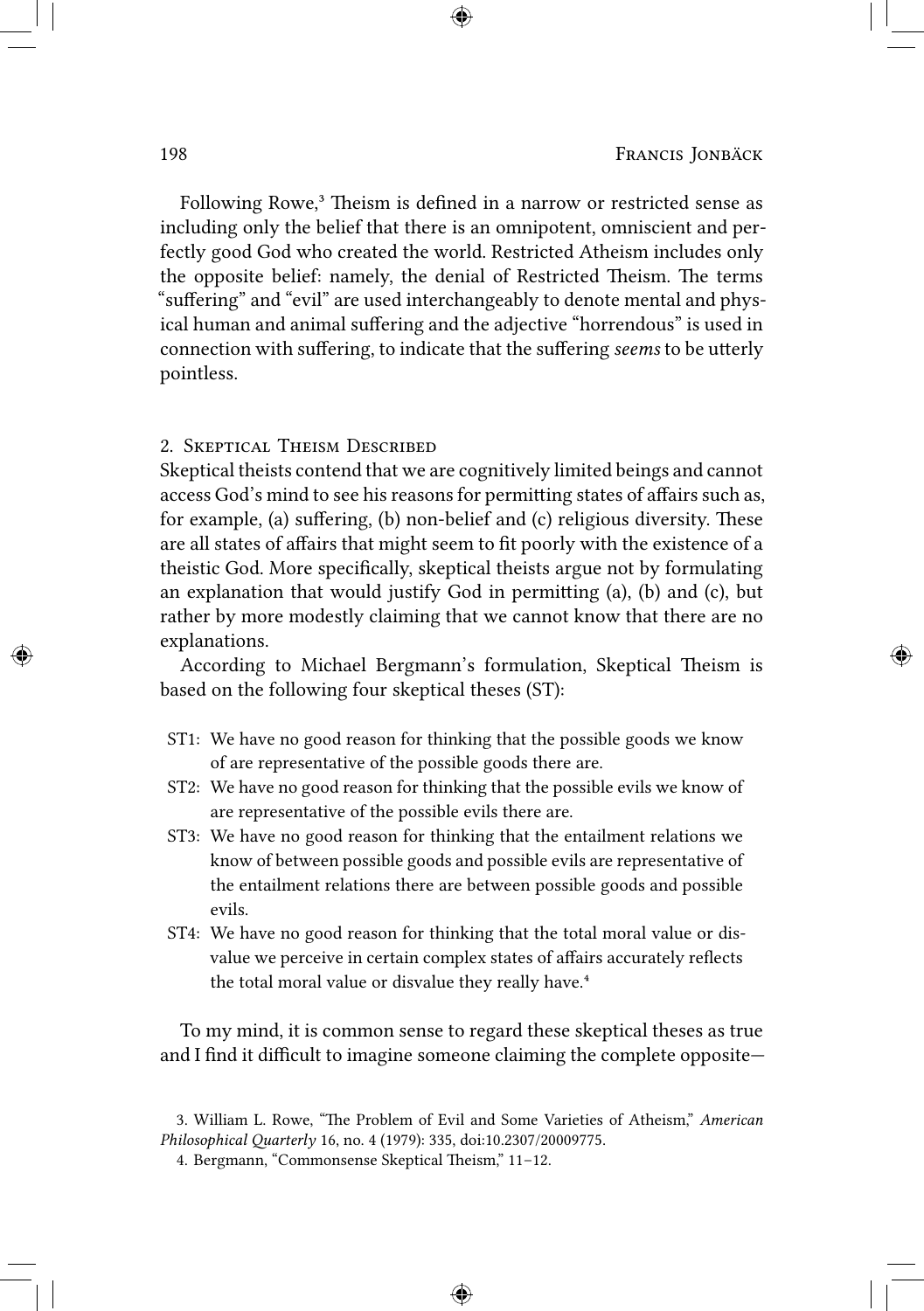for example, someone claiming that he has reasons for, or perhaps even has knowledge of, all possible goods, possible evils and all logical connections between all possible goods and evils.

However, I will interpret ST1–ST4 as agnostic theses, that is as saying that we simply do not know whether it is likely or unlikely that we have full grasp of all possible goods and evils, all connections between all possible goods and evils and the real value of all possible goods and evils.

Next, a *Rowe-style* argument from evil will be described, Rowe's Friendly Atheism presented, and Skeptical Theism applied as a defense against the Rowe-style argument from evil.

#### 3. SKEPTICAL THEISM APPLIED

Rowe-style arguments from evil are often stated by first presenting Rowe's so called Bambi-case and Bruce Russell's so called Sue-case. We follow the same procedure. Rowe's description of the Bambi-case goes as follows:

Suppose in some distant forest, lightning strikes a dead tree resulting in a forest fire. In the fire a fawn [Bambi] is trapped, horribly burned, and lies in terrible agony for several days before death relieves its suffering.<sup>5</sup>

Russell formulates the Sue-case in the following way:

The Girl's Mother was living with her boyfriend, another man who was unemployed, her two children, and her one-month-old infant fathered by the boyfriend. On New Year's Eve all three adults were drinking at a bar near the woman's home. The boyfriend had been taking drugs and drinking heavily. He was asked to leave the bar at 8:00 p.m. After several reappearances he finally stayed away for good at about 9:30 p.m. The woman and the unemployed man remained at the bar until 2:00 a.m. at which time the woman went home and the man to a party at a neighbor's home. Perhaps out of jealousy, the boyfriend attacked the woman when she walked into the house. Her brother was there and broke up the fight by hitting the boyfriend who passed out and was slumped over a table when the brother left. Later the boyfriend attacked the woman again, this time she knocked him unconscious. After checking the children, she went to bed. Later the woman's 5year-old girl [Sue] went downstairs to go to the bathroom. The unemployed man returned from the party at 3:45 a.m. and found the 5-year-old dead.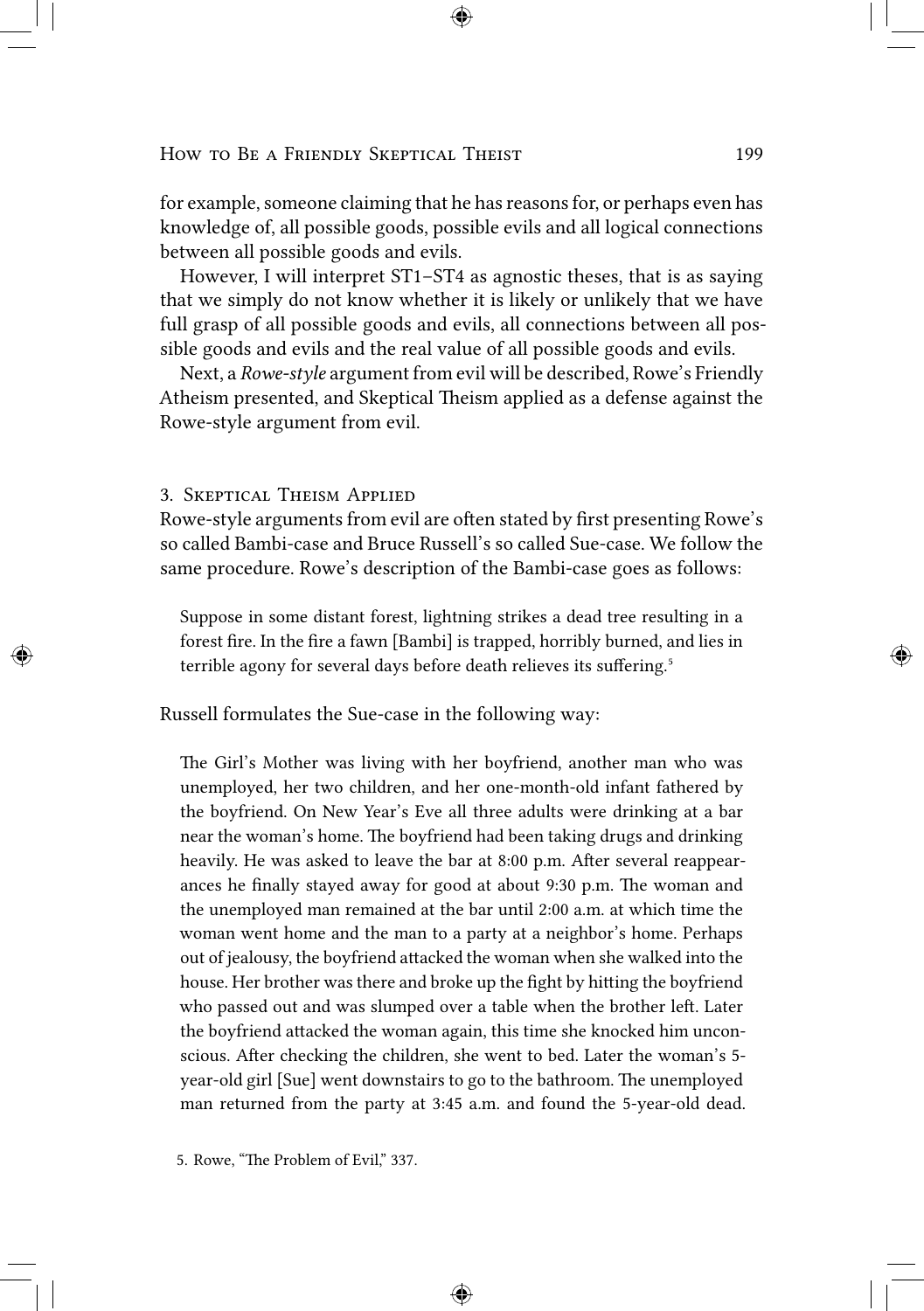She had been raped, severely beaten over most of her body and strangled to death by the boyfriend.<sup>6</sup>

If we let "E" signify the horrendous evils similar to those illustrated in the Bambi- and Sue-case, we can now formulate the argument like this:

- (1) E is probably pointless.
- (2) No good justifies God permitting pointless Es.
- $(3)$  Therefore: probably God does not exist.

The argument is deductively valid and premise (2) is not only generally thought of as true, but also necessarily true.

In order to present Friendly Atheism, Rowe has offered theists some advice on how to respond to the argument above. He suggests that theists could invert the argument in the following manner:

- (4) Probably God exists.
- (2) No good justifies God permitting pointless Es.
- $(5)$  Therefore: E is probably not pointless.

This argument is also deductively valid and (2) is included here as well. Just as Rowe supports (1) by presenting the Bambi- and Sue-case, theists could try to support (4), that is the denial of (1), by alluding to the classical arguments for God's existence or religious experience.<sup>7</sup>

Instead of taking on the enormous project of refuting all arguments for the truth of (4) Rowe formulates the following typology of atheistic positions, all of which take different stances regarding whether or not theists are rational in believing in God:

Friendly Atheism: The position of (i) holding Atheism to be true and (ii) holding that some Theists *may* be rational in respect of their belief in God.

Indifferent Atheism: The position of (i) holding Atheism to be true and (ii) being indifferent concerning whether or not theists are rational in respect of their belief in God.

7. Rowe, "The Problem of Evil," 340.

<sup>6.</sup> Bruce Russell, "The Persistent Problem of Evil," *Faith and Philosophy* 6, no. 2 (1989): 123.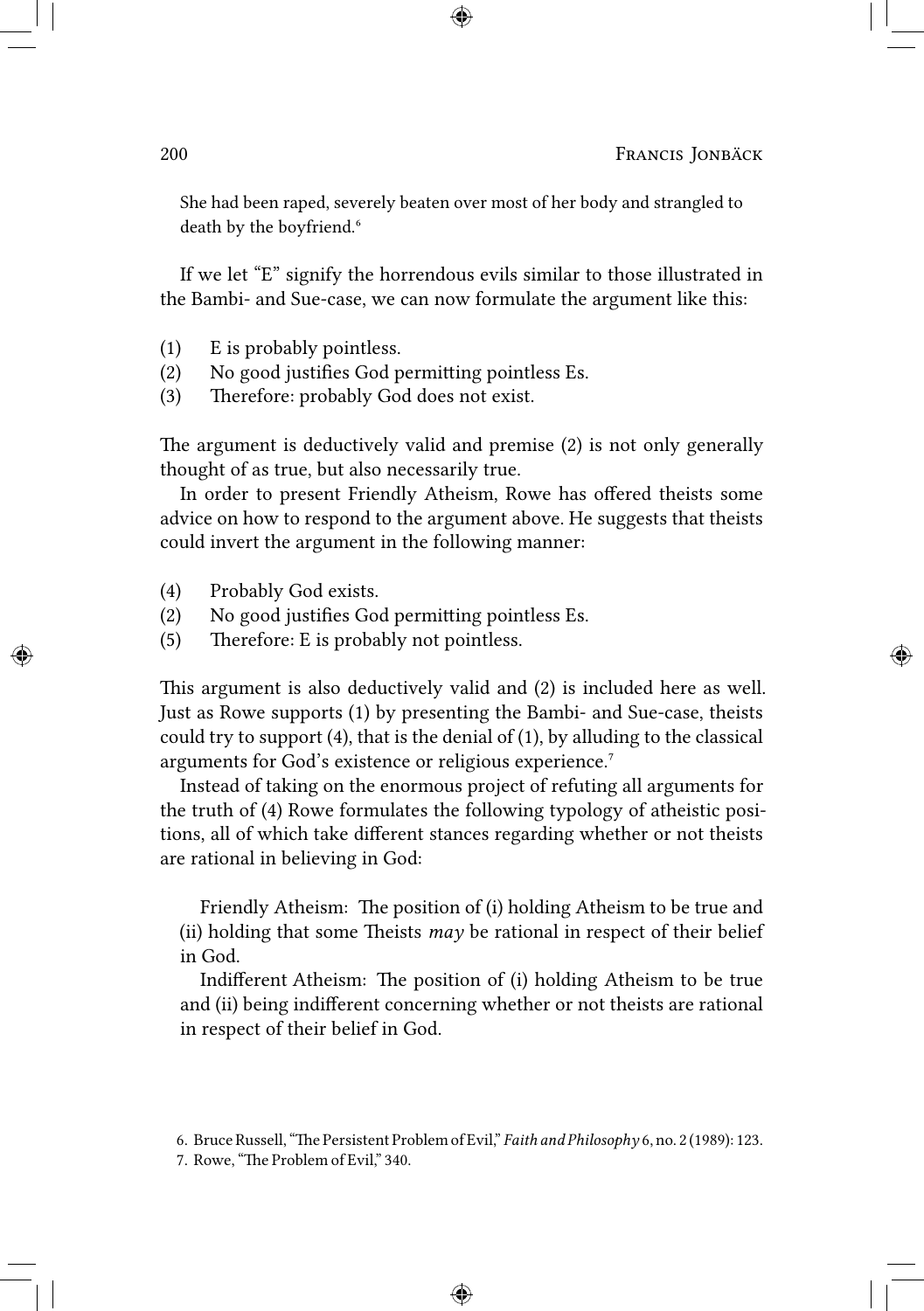How to Be a Friendly Skeptical Theist 7 201

Unfriendly Atheism: The position of (i) holding Atheism to be true and (ii) holding that *no* theists are rational in respect of their belief in God.<sup>8</sup>

Since truth is not a necessary condition of rationality, Rowe suggests that atheists endorse Friendly Atheism. Furthermore, he gives two reasons for why theists may be rationally justified:

[T]he atheist may take the view that some theists are rationally justified in holding to theism, but would not be so were they to be acquainted with the grounds for disbelief—those grounds being sufficient to tip the scale in favor of atheism when balanced against the reasons the theist has in support of his belief.

Friendly atheism becomes paradoxical, however, when the atheist contemplates believing that the theist has all grounds for atheism that he, the atheist, has and yet is rationally justified in maintaining his theistic belief. But even so excessively friendly a view as this perhaps can be held by the atheist if he also has some reason to think that the grounds for theism are not as telling as the theist is justified in taking them to be.<sup>9</sup>

In the first section quoted, Rowe argues that the theist (a) may be rational in believing in God because he lacks evidence for Atheism. In the second section, he argues that the theist (b) may be rational because he is mistaken regarding the evidential force of the arguments for Theism.

However, Skeptical Theism can be applied as a defense against the argument from evil just presented. This is the case because the argument has a hidden inference: namely, the inference from "there seem to be no goods that would justify God permitting E" to "E is probably pointless." This specific piece of inductive argumentation is known as a "noseeum" inference.<sup>10</sup> Noseeum inferences are inferences from "there *seems* to be no X" to "there is no X" or to "there probably is no X." Skeptical theists, to my mind, correctly claim that even though these sorts of inference are sometimes justified, there are no good reasons to believe that the above noseeum inference belongs to the class of justified noseeum inferences.

I think this claim is best seen as an agnostic one: that is, the claim is not

8. Ibid.

9. Ibid.

10. The inference was named by Stephen Wykstra. See Stephen John Wykstra, "Rowe's Noseeum Argument from Evil," in *The Evidential Argument from Evil*, ed. Daniel Howard-Snyder (Bloomington: Indiana University Press, 1996).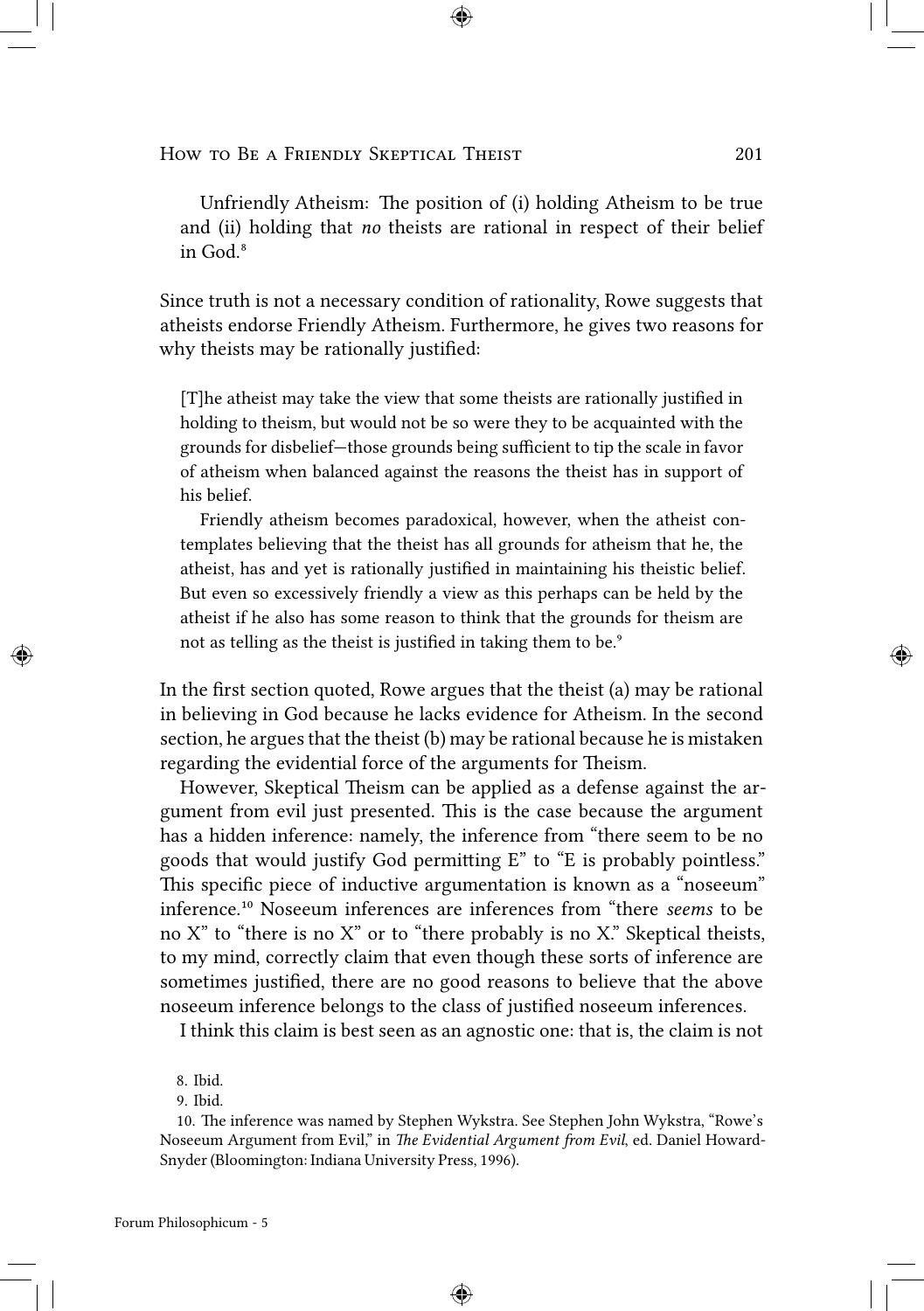that the noseeum inference is unjustified, but rather that we simply cannot know whether it is justified or not. An agnosticism of this sort is consistent with ST1–ST4. For instance, the agnosticism is consistent with ST1 ("We have no good reason for thinking that the possible goods we know of are representative of the possible goods there are") and ST4 ("We have no good reason for thinking that the total moral value or disvalue we perceive in certain complex states of affairs accurately reflects the total moral value or disvalue they really have"). It could be that there is a good X we do not know of, or an X we know of, or perhaps an X we at least have some grasp of, that *in fact* outweighs horrendous suffering in the world.

Moreover, endorsing ST3 ("We have no good reason for thinking that the entailment relations we know of between possible goods and possible evils are representative of the entailment relations there are between possible goods and possible evils"), horrendous evils in the world might be logically necessary for X to occur.

Straightforwardly, endorsing Skeptical Theism-that is, endorsing ST1-ST4—we cannot make any probability claims concerning God's existence, if these are to be inferred from God's perhaps unknown reason(s) for permitting horrendous evils.

#### 4. SKEPTICAL THEISM DEFENDED

There are several arguments against Skeptical Theism and most of them are constructed so as to show that Skeptical Theism entails absurd or "unwelcome" forms of skepticism of one kind or another. Here, I will defend Skeptical Theism against two such arguments.

According to advocates of the first and most common line of arguing against Skeptical Theism, the claim that we cannot know or justifiably say that instances of seemingly horrendous evil lack justification, makes us unable to decide whether we should or should not intervene when such evil occurs. For all we know, and given our cognitive limitations, the evil, or horrendous suffering which we perhaps could stop, could be there to make possible some greater good. Evan Fales writes:

In matters of morals, we seek to know what the *total good and evil* associated with contemplated states of affairs are, for it is this which determines whether those states are to be desired, and whether we should seek to bring them about. But if our knowledge of the moral value of these states is as radically defective as the [skeptical] theist has to claim—states of affairs which are not only common but often within our power to produce or prevent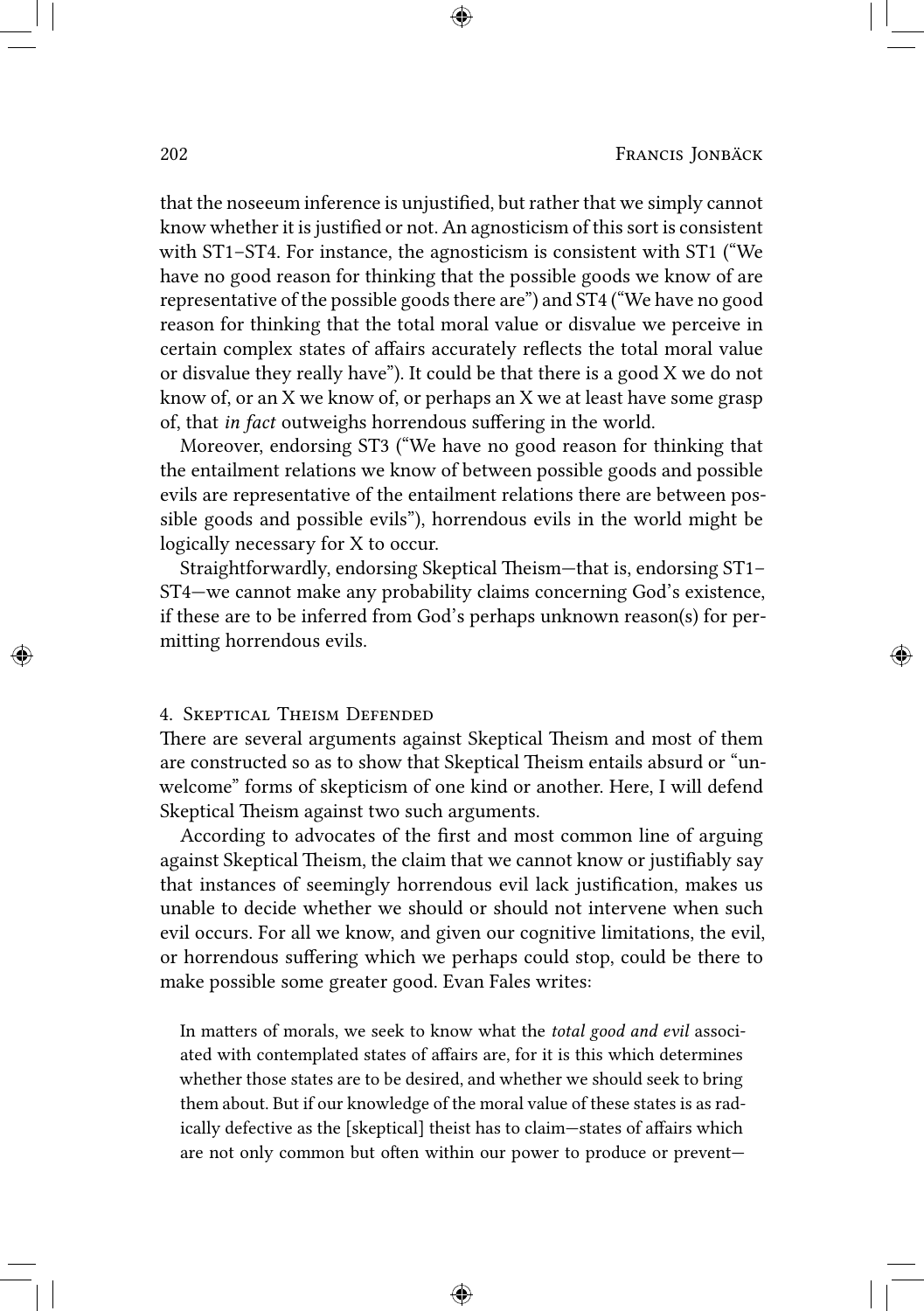then we have indeed lost our grip upon the possibility of using moral judgments as a guide for action.  $\dots$ <sup>11</sup>

Likewise, Mark Piper argues that if we take Skeptical Theism seriously, a person finding himself in a position where he can prevent horrendous suffering, would not know what to do. He would find himself in a state of moral *aporia*:

The general form of such *aporia* can be given in this way: any moral agent who accepts [Skeptical Theism] will, when confronting any moral significant situation in which the agent could prevent innocent suffering, be faced with two moral percepts enjoining opposite courses of action: (A) "One ought to prevent the suffering if doing so will lead to goodness being best served." and (B) "One ought not to prevent the suffering if doing so will lead to goodness being best served." The agnosticism engendered by [Skeptical] Theism] will make certain that a consistent skeptical theist will never be able to overcome this *aporia*.<sup>12</sup>

Similarly, Michael Almeida and Graham Oppy argue that Skeptical Theism undermines our usual moral reasoning:

The sceptical theist wants to be able to claim that it is not unlikely that there are unknown goods which would justify a perfect being in not preventing [evil]. Yet, if the consideration to which the sceptical theist appeals can establish this, then they will also suffice to establish that it is not unlikely that there are unknown goods which would justify us in not preventing  $[$ evil $]$ .<sup>13</sup>

e argument made by Fales, Piper, Almeida, Oppy and others seems to be that a person, when reasoning about how to act, would find himself or herself morally paralyzed.<sup>14</sup> For example, if we again take E to signify horrendous evils similar to those of the Bambi-case and Sue-case, we can formulate a normal case of a person S's moral reasoning as follows:

11. Evan Fales, "Should God Not Have Created Adam?," *Faith and Philosophy* 9, no. 2 (1992): 204.

12. Mark Piper, "Skeptical Theism and the Problem of Moral Aporia," International Journal *for Philosophy of Religion* 62, no. 2 (2007): 72, doi:10.1007/s11153-007-9128-7.

13. Michael J. Almeida and Graham Oppy, "Sceptical Theism and Evidential Arguments from Evil," *Australasian Journal of Philosophy* 81, no. 4 (2003): 507, doi:10.1080/713659758.

14. The words "moral paralysis" are, for example, used in Scott Sehon, "The Problem of Evil: Skeptical Theism Leads to Moral Paralysis," *International Journal for Philosophy of Religion* 67, no. 2 (2010), doi:10.1007/s11153-009-9213-1.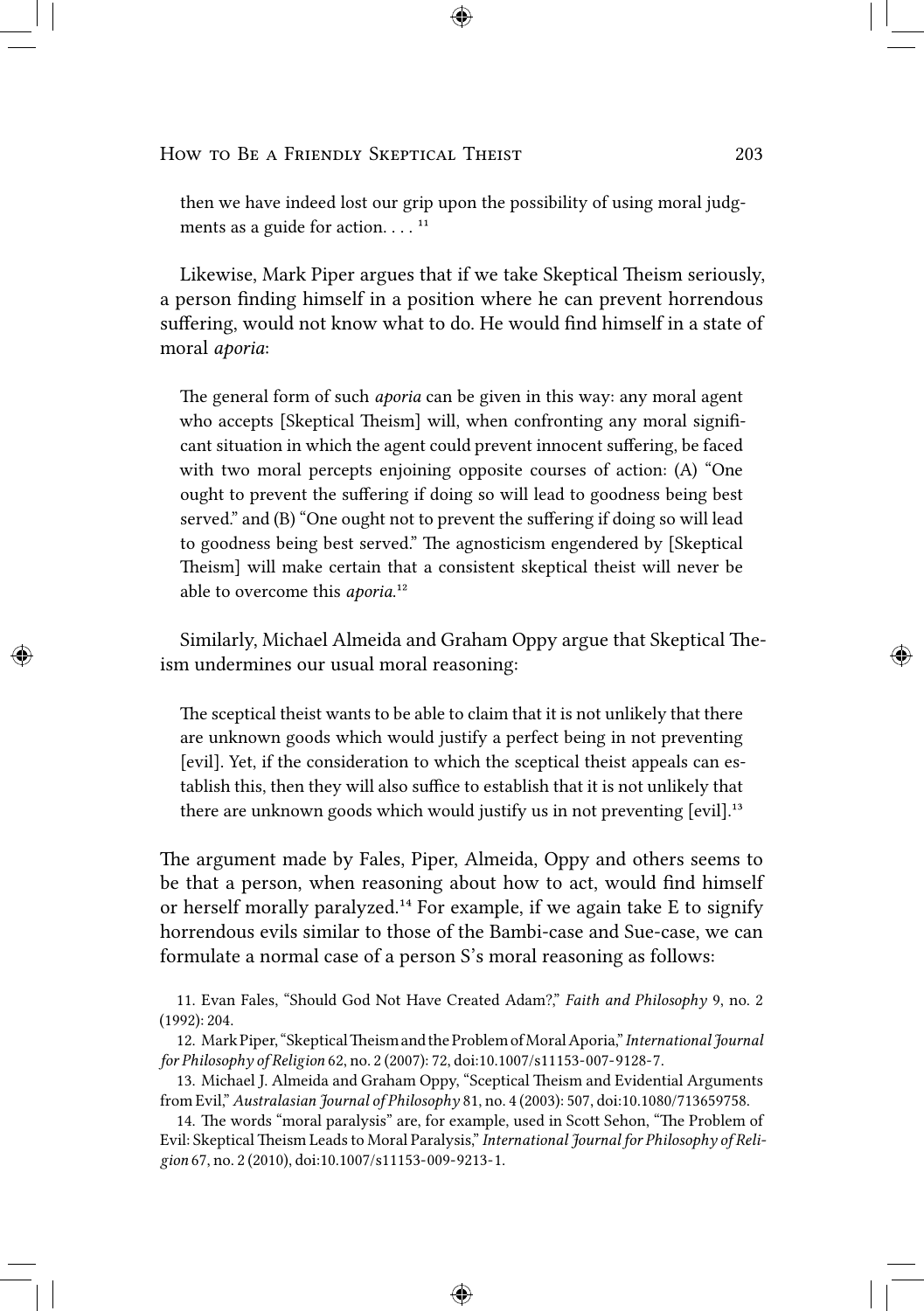- (1) E is probably pointless. (6) S should prevent pointless Es.
- $(7)$  Therefore: probably S should prevent E.

Just as with the Rowe-style argument from evil, the above line of reasoning is based on a hidden noseeum inference, namely an inference from "E seems to be pointless" to "E is probably pointless" and as a consequence, if the *Rowe-style* argument from Evil fails because of the noseeum inference present in that argument, the moral reasoning above also fails.

Skeptical theists seem indeed to be in serious trouble, if Skeptical Theism leads to skepticism or agnosticism concerning our moral reasoning. However, I would like to respond by denying a version of what we might call THE CONSEQUENTIALIST CRITERION. This criterion, when considering moral decision making and moral reasoning, can be formulated as follows:

THE CONSEQUENTIALIST CRITERION: A person S's decision or line of reasoning, regarding an act, is morally appropriate if all possible consequences of the act have been taken into consideration.

Endorsing this criterion would be to set the standard of moral reasoning too high and it is not at all consistent with Skeptical Theism. A better, more apt, criterion would be the following:

THE CONSEQUENTIALIST CRITERION<sup>\*</sup>: A person S's decision or line of reasoning, regarding an act, is morally appropriate if all possible consequences S can *reasonably* predict have been taken into consideration.

THE CONSEQUENTIALIST CRITERION<sup>\*</sup> is a necessary although perhaps not sufficient criterion. One way to make it more in accord with our human predicament of being limited beings, with limited time at our disposal, might be to qualify it further, as follows:

THE CONSEQUENTIALIST CRITERION<sup>\*\*</sup>: A person S's decision or line of reasoning, regarding an act, is morally appropriate if all possible consequences S can *reasonably* predict, during a *reasonable* amount of time, have been taken into consideration.

Of course God would perhaps meet THE CONSEQUENTIALIST CRITERION since he *might* be able to predict all possible outcomes, but given our cognitive limitations THE CONSEQUENTIALIST CRITERION\*\* seems more fitting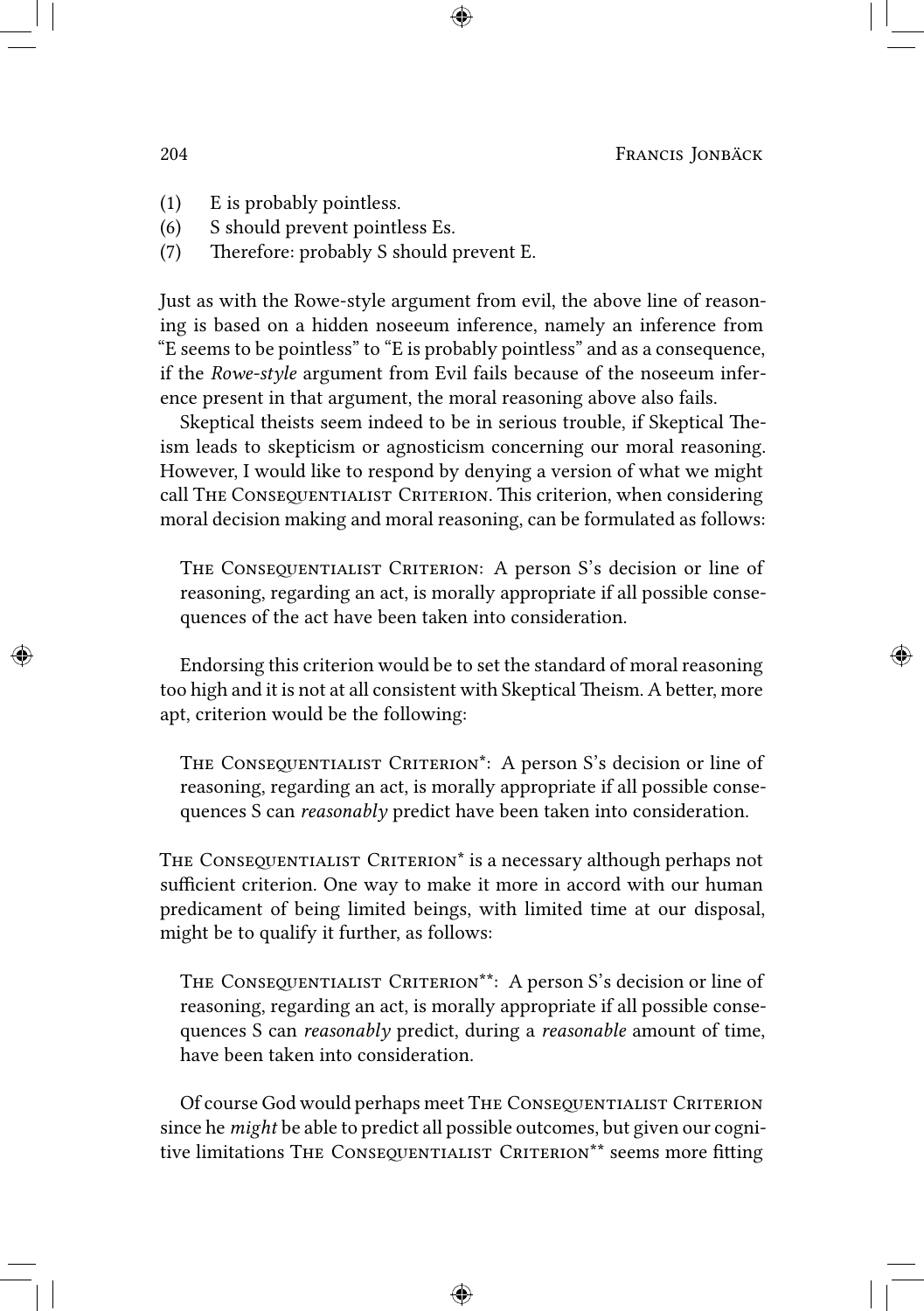#### How to Be a Friendly Skeptical Theist 7 205

for us humans.<sup>15</sup> To put it another way, how high the standards we have are as regards moral reasoning will be a function of our cognitive abilities. For instance, we cannot demand that a child should meet the same standards as an adult, and, by the same line of reasoning, we cannot demand that an adult with limited resources should meet the same standards that God, with far greater resources, should meet. Thus, we do not need noseeum inferences in our moral reasoning. We only have to acknowledge that there are different standards of moral reasoning for us and for God. Recognizing this difference we can formulate an example of human moral reasoning, without the noseeum inference, as follows:

- (8) E seems pointless.
- (9) S should prevent seemingly pointless Es.
- (10) Therefore: S should prevent E.

Perhaps one should add that S has used his cognitive resources to such an extent that we cannot *reasonably* demand much more of S. What it means to use one's cognitive resources to a reasonable extent is, of course, a pertinent question here.

Nevertheless, my claim here is not that THE CONSEQUENTIALIST CRITE- $R$  is sufficient and in no need of qualification.<sup>16</sup> Rather, it is that if one is arguing against Skeptical Theism by claiming that it entails skepticism or agnosticism regarding our moral decision making and moral reasoning, then one needs to argue that (a) THE CONSEQUENTIALIST CRITERION is one that it is necessary for skeptical theists to hold and, consequently, that  $(b)$  The CONSEQUENTIALIST CRITERION<sup>\*\*</sup> is not so.

Advocates for a second line of argumentation against Skeptical Theism claim that if we continue to be skeptical about our being able to know what justifies God in permitting horrendous suffering, then we also need to be skeptical about the truth of other theistic beliefs. Rowe writes:

15. One can also qualify THE CONSEQUENTIALIST CRITERION<sup>\*\*</sup> further by suggesting that humans and God have different moral roles in the same sense as parents and children have different moral roles. See, for example, Nick Trakakis and Yujin Nagasawa, "Skeptical Theism and Moral Skepticism," *Ars Disputandi: The Online Journal for Philosophy of Religion* 4 (2004), http://www.arsdisputandi.org/publish/articles/000178/article.pdf; Richard Swinburne, *The Existence of God*, revised ed. (Oxford: Clarendon Press, 1991), 217; or Richard Swinburne, *Providence and the Problem of Evil* (Oxford: Clarendon Press, 1998), 224.

16. Indeed S could deliberate on all outcomes they can reasonably predict, and yet still end up with the conclusion that murder is appropriate in a particular situation.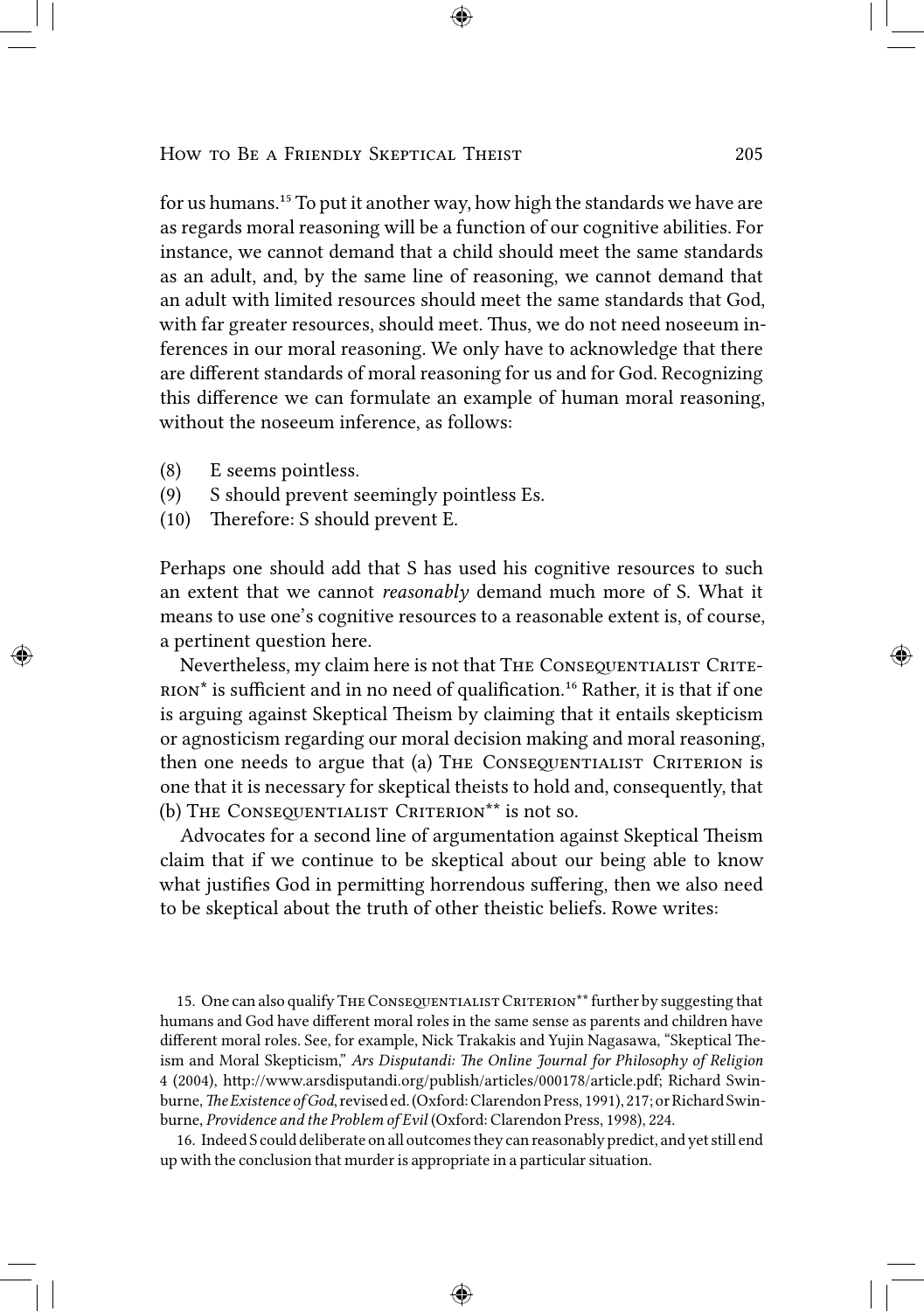Skeptical theists choose to ride the trolley car of skepticism concerning the goods that God would know so as to undercut the evidential argument from evil. But once on that trolley car it may not be easy to prevent that skepticism from also undercutting any reason they may suppose they may have for thinking that God will provide them and the worshipping faithful with life everlasting in his presence.<sup>17</sup>

Similarly, in a recent article, Erik Wielenberg writes:

[s]kepticism is a tricky weapon, and I believe that skeptical theists are subject to a kind of philosophical blowback. *If* their brand of skepticism defuses the threat posed by the noseeum inference, *then* it also threatens their claim to knowledge of God's purposes and intentions.  $\ldots$  The problem posed for skeptical theists . . . is that it is not reasonable for them to take God at His word.<sup>18</sup>

To put it simply, if we cannot tap into God's *mind* in order to get hold of the goods that might or might not justify Him permitting horrendous suffering, we cannot reasonably believe that we can tap into his mind and see, for instance, that he is not lying when promising an afterlife for believers. To illustrate this, we may formulate a plausible instance of the theist's line of reasoning with respect to God's promises as follows:

- (11) Probably it is pointless for God to lie.
- (12) No good justifies God to lie pointlessly.
- $(13)$  Therefore: Probably God does not lie.

Just as with the Rowe-style argument from evil, the above line of reasoning is based on a hidden noseeum inference: namely, an inference from "it seems pointless for God to lie" to "probably it is pointless for God to lie", and as a consequence, if ST1–ST4 defeats the inference present in the argument from evil, then the above line of reasoning also fails.

The above argument—even though this might go without saying—is not that God does not exist, and is not even that there are no reasons to believe that he does, but is rather that there are no reasons to believe that God will, for example, keep his promise of eternal life for theists. The argument is

<sup>17.</sup> William L. Rowe, "Friendly Atheism, Skeptical Theism, and the Problem of Evil," Inter*national Journal for Philosophy of Religion* 59, no. 2 (2006): 91, doi:10.1007/s11153-005-6178-6.

<sup>18.</sup> Erik J. Wielenberg, "Sceptical Theismand Divine Lies," Religious Studies 46, no. 4(2010): 520, doi:10.1017/S0034412510000247.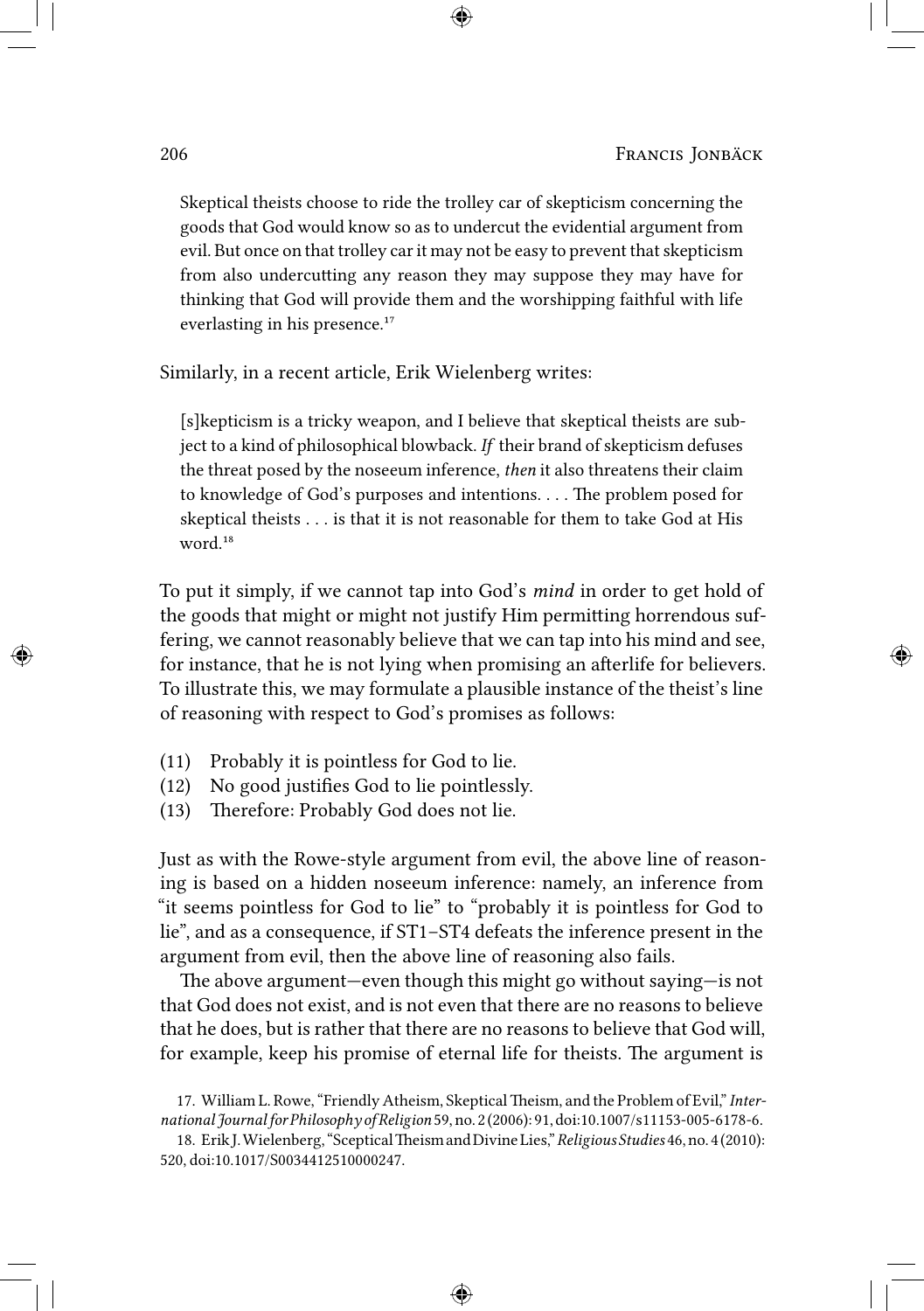also, to my mind, best interpreted as an agnostic one: that is, as a skeptical theist you have no reason to believe that God is lying when promising an afterlife, and you have no reason to believe that he is not.

However, I am not sure that anything important follows from the argument. Why would a skeptical theist need reasons to believe in God's promise of an afterlife? Perhaps it is enough to trust God with respect to his promises and you need not necessarily demand reasons in order to trust someone. Indeed, we often trust people without demanding reasons for why we should. Moreover, there are some scriptural bases supporting the suggestion of trusting  $God.^{19}$ 

However, one way to interpret the argument is that without reasons skeptical theists cannot be rational when believing or trusting God. If this is the case, then one way for skeptical theists to respond is by denying at least one version of what we might call THE EVIDENTIAL CRITERION. This criterion can be formulated as follows:

THE EVIDENTIAL CRITERION: A person S's belief p is rational to hold for S only if S has reasons (evidence) supporting p.

Skeptical theists can deny the formulation of the criterion above by claiming that we only need good reasons for non-basic beliefs, that is noninferential beliefs can be rational to hold without a person having good reasons to hold these beliefs as true. The criterion can then be reformulated as follows:

THE EVIDENTIAL CRITERION<sup>\*</sup>: S's inferential belief p is rational to hold for S only if S has reasons (evidence) supporting p.

The skeptical theist can then, in a *Plantigian* manner, go on to argue that many theists hold their beliefs concerning God's promises as noninferential and properly basic ones: i.e. as basic and as properly so.<sup>20</sup> This "proper basicness" might be supported using Alvin Plantinga's famous analogy-argument: i.e. by claiming that many theistic beliefs are just as non-inferential as the belief that (i) "I ate lunch this noon" or (ii) "there

<sup>19.</sup> See, for example, Hebrews 11:11 or Romans 4:16-18.

<sup>20.</sup> See, for example, Alvin Plantinga, "Reason and Belief in God," in *Faith and Rationality: Reason and Belief in God*, ed. Nicholas Wolterstorff (Notre Dame: University of Notre Dame Press, 1983).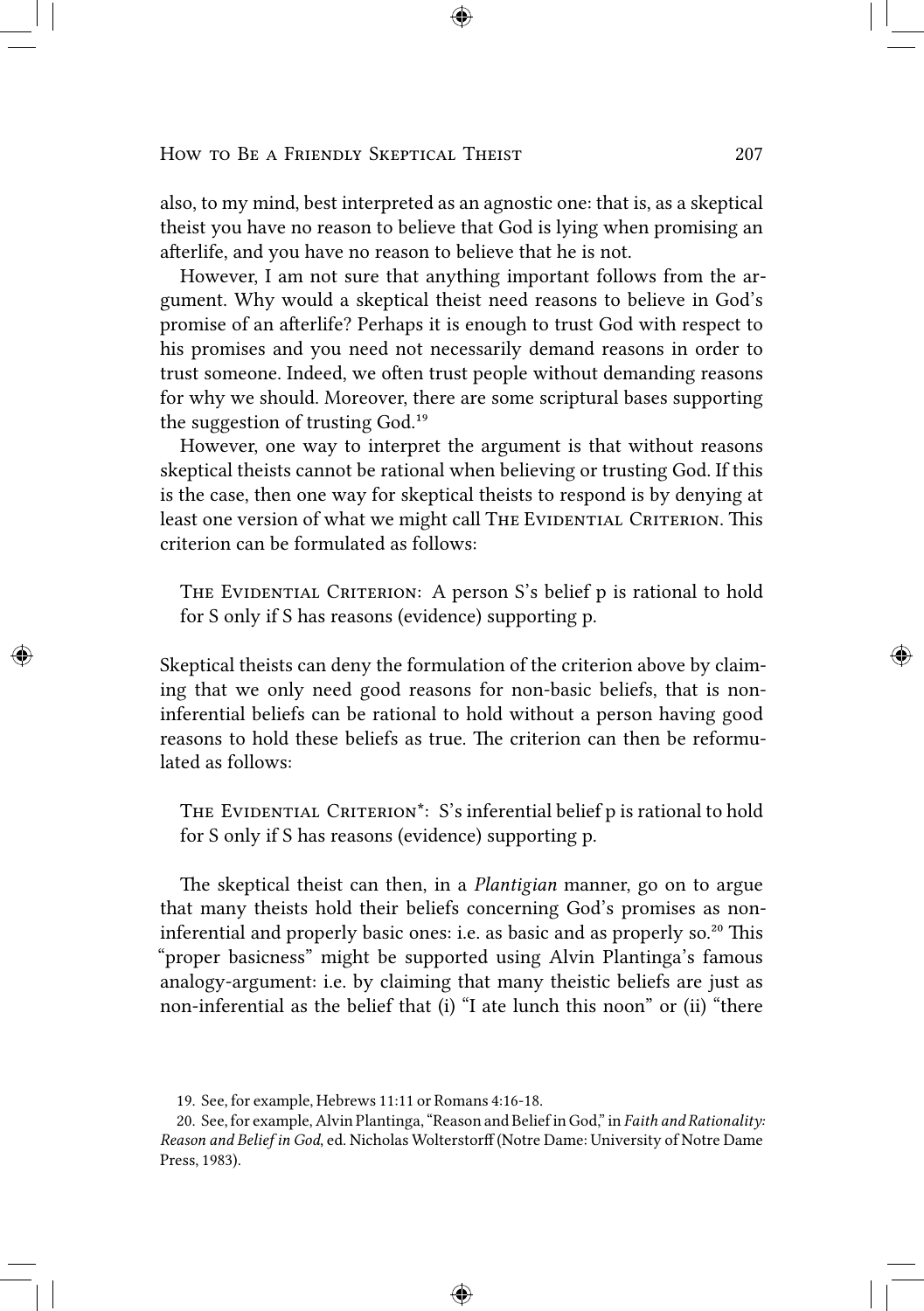are other minds than my own present in the world."<sup>21</sup> The skeptical theist might add that (i) and (ii) are as rational to hold as theistic non-inferential beliefs concerning (say) God's promise of an afterlife.

The claim here, then, is not that one should reject THE EVIDENTIAL CRI-TERION and endorse THE EVIDENTIAL CRITERION\*, but rather that, if arguing against skeptical theism by claiming that it makes theists irrational in believing or trusting God's promises, one also needs to argue that either (a) THE EVIDENTIAL CRITERION is correct or (b) THE EVIDENTIAL CRITERION<sup>\*</sup> is correct, but theistic beliefs regarding God's promises are inferential beliefs—i.e. neither non-inferential nor properly basic.

#### 5. FRIENDLY THEISM

Let us—at least for the fun of it—think of rationality in an evidential sense, in accordance with the unqualified EVIDENTIAL CRITERION above.<sup>22</sup> Can skeptical theists rationally believe that God exists? In other words, perhaps it is enough to trust God with respect to his promises, but does not endorsing ST1–ST4 make it impossible to rationally believe that God exists? Well, I cannot see how this could be so. Perhaps there are goods that justify God lying to us, but I cannot see how one could formulate an argument showing that it is possible for God to lie with respect to his existence. As long as this has not been shown I think we may conclude that if one has reason to believe that God exists one may also be rational in believing that he does. Following Rowe's advice to theists, we may try one of the classical arguments for God's existence or arguments from religious experience.

Moreover, on condition that the evidential criterion is met, a skeptical theist could actually adopt the position of Friendly Theism. A typology covering different theisms, analogous to Rowe's typology of atheisms, might be formulated as follows:

Friendly Theism: The position of (i) holding Theism to be true and (ii) holding that some Atheists *may* be rational in respect of their Atheism.

Indifferent Theism: The position of (i) holding Theism to be true and (ii) being indifferent concerning whether or not atheists are rational in respect of their Atheism.

21. See, for example, ibid., 59; and Alvin Plantinga, *God and Other Minds: A Study of the Rational Justification of Belief in God* (Ithaca: Cornell University Press, 1967), 187–211.

22. Adopting this way of thinking does not necessarily mean that we are irrational when trusting God. Perhaps we are neither rational nor irrational when trusting God.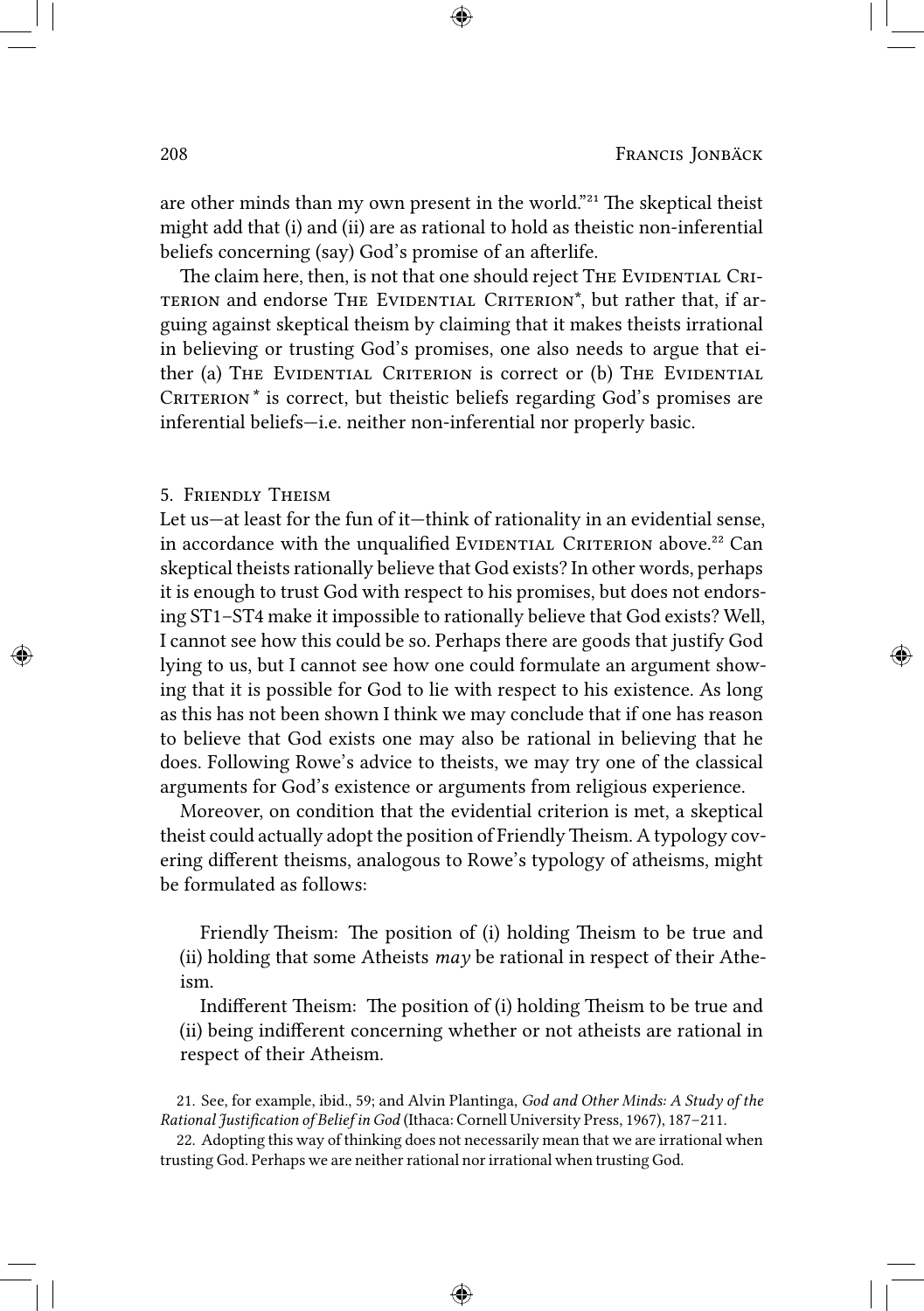How to Be a Friendly Skeptical Theist 7 209

Unfriendly Theism: The position of (i) holding Theism to be true and (ii) holding that atheists are not rational in respect of their Atheism.

This is not the place to show how the evidential criterion can be met (and, as I have claimed, I am not convinced that one needs to meet it). The claim is rather that endorsing Skeptical Theism does not make it impossible to meet it, and that if it is met then one may adopt the position of Friendly Theism.

Furthermore, let us recall Rowe's reasons for why a theist might be rational. He argued (a) that a theist may be rational in believing in God because he lacks evidence for Atheism and (b) that he may be rational because he is mistaken regarding the evidential force of the arguments for Theism. A theist can now bring these same reasons to bear on Atheism itself, and claim that the atheist may be rational either because he lacks evidence for Theism or because he is mistaken regarding the evidential force of the arguments for Atheism. In fact, as we have seen, if the atheist bases his Atheism on a Rowe-style argument from evil then he is actually mistaken regarding the evidential force of the argument.

Before summing up, we might in all friendliness give *Roweian* atheists some advice by suggesting a reasonable Rowe-style argument formulated without a noseeum inference as follows:

- (8) E seems pointless.
- $(2)$  No good justifies God permitting pointless Es.
- $(14)$  Therefore: God does not seem to exist.

If THE EVIDENTIAL CRITERION<sup>\*</sup> is adopted, then it will also be open to the atheist to suggest that the belief that God does not exist is non-inferential and properly basic.

To sum up, Skeptical Theism can be applied as a defense against Rowestyle arguments from evil. Moreover, Skeptical Theism can be defended against the claim that the position leads to one being unable to decide whether or not one should intervene when horrendous evil occurs. Also, Skeptical Theism can be defended against the claim that the position leads to one's not having reasons to believe God's promises, and thus to one's being in a position where one cannot be rational in believing God's promises. Furthermore, it turns out that skeptical theists could, perhaps, adopt the position of Friendly Theism.